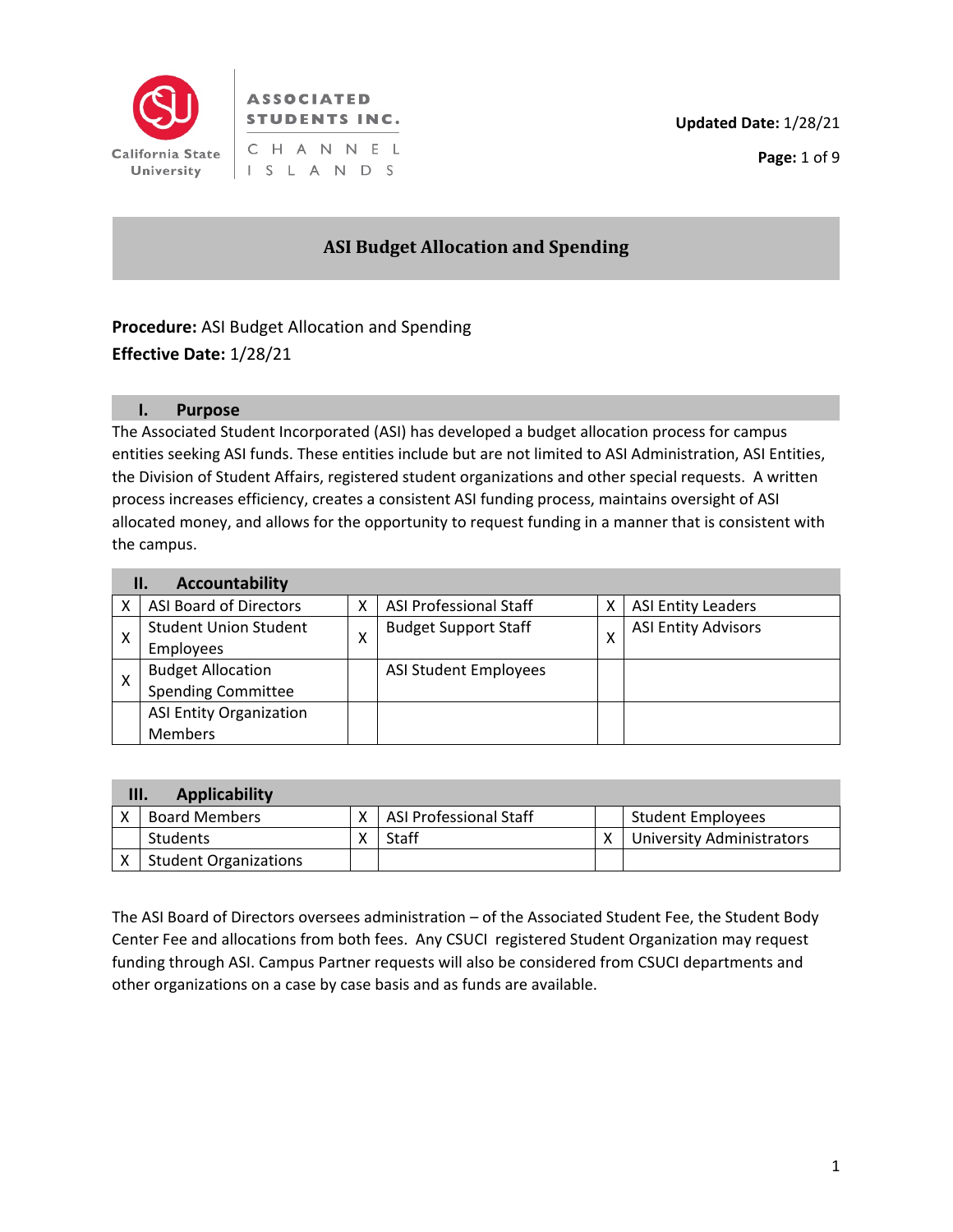#### **IV. Criteria for Evaluation**

ASI is committed to providing funding on a fair, equitable, and transparent basis.

- Funding decisions will not be based on a student organization or campus partner's point of view.
- Viewpoint neutral criteria for evaluating funding proposals will only consider factors that are NOT tied to viewpoint such as fiscal responsibility, relevance to event, and eligibility of items or services requested.
- Viewpoint neutrality does not mean that funding level must be equal for all organizations.
	- o Different groups may be funded at different levels because different organizations require different amounts of money based on their proposal.

To ensure the funding process is viewpoint-neutral, and because funding is limited, the following set of basic criteria has been adopted to guide funding decisions:

- The student organization or campus partner must submit a detailed budget request about the activities for which it is seeking funding.
- The student organization or campus partner's activities for which funding is requested must be open to all students.
- Activities for which funding is requested must contribute to student life and enhance out-ofclassroom cultural, social, educational, or recreational opportunities.
- ASI funding for student organizations and other campus requests is insufficient to meet 100% of the needs and requests. Budget requests should reflect effort to obtain funding through other means such as fundraising, participation fees, or donations. Efforts made to secure other funds will be considered in the allocation process.

#### **V. Definitions**

*Award* – an item bestowed upon an individual, group or entity in recognition of service to the university or achievement benefiting the university.

*Prize* – an item given at a campus event through either a drawing or participation in a competition.

*Honoraria* – a payment in recognition of professional services that are rendered nominally without charge. Honorariums are typically arranged in advance and are set by the host, as opposed to the speaker/performer charging a pre-set fee for services.

*Equipment/Other Assets* – an item that can be reused and remains an asset from year to year (i.e., camera, electronics, pop up tent, machinery, costumes, etc.).

*Ineligible Organizations* – an organization which, under these guidelines is ineligible for general operational funds, which may not request funds from the BASC.

#### **VI. Procedure**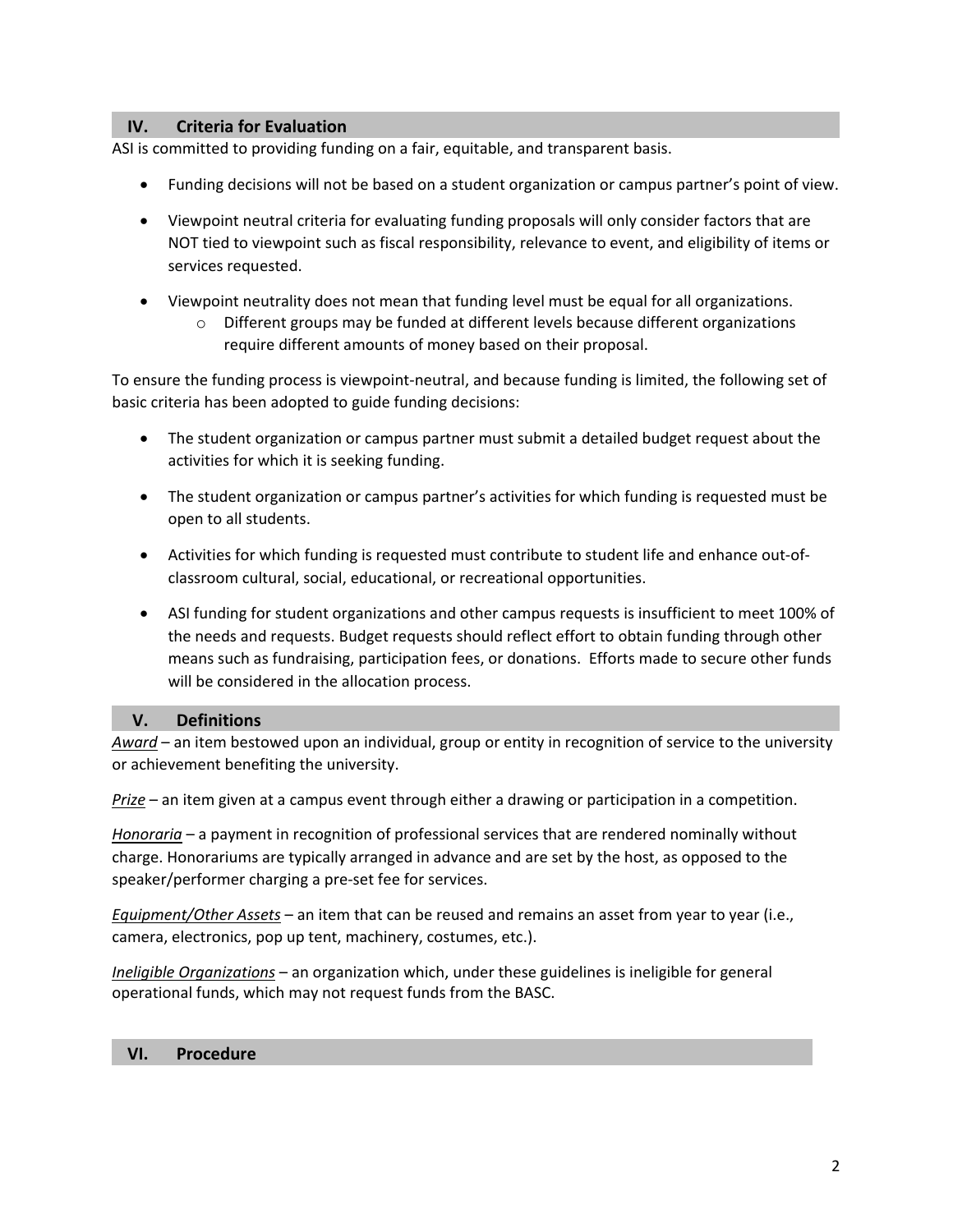#### **A. Composition of the Budget Allocation and Spending Committee:**

- 1. The ASI Board designates the funding allocation process to the ASI Budget Allocation and Spending Committee (BASC).
- 2. This Committee will be comprised of six ASI Board Members with the majority being students the ASI Vice Chair, and the ASI Treasurer and one non-student Board Member must sit on the committee. All committee members obtain their position on the BASC by a recommendation of the ASI Chair and approval by the ASI Board. For informational purposes one ex-officio ASI and Business and Financial Affairs employee will sit on the BASC and will be non-voting. The ASI Vice Chair will serve as the BASC Chair.
- 3. If vacancies occur, the member will be replaced according to the original placement of said position.

#### **B. Internal Controls:**

- 1. The ASI Board has a number of controls in place which allow for oversight and management of the ASI budget. The ASI Board is comprised of nine students and five Presidential appointments (three university administrator/staff, one faculty member and one community member). The ASI Board hires an outside auditor on an annual basis to ensure ASI is practicing good financial management and has solid internal controls.
- 2. All members of the BASC must sign a Committee Member Agreement denoting the expectations of the members to act in the best interest of the University and ASI.

## **C. Funding Eligibility:**

- 1. General Requirements: All student organizations seeking funding must be registered by the University via Student Organizations & Involvement. Student organizations seeking funding must be open to membership to all CSUCI students who are charged the Associated Student Fee regardless of race, color, religion, nationality, gender, national origin, age, disability, sexual orientation, economic status, marital status, veteran status, GPA or parenthood. ASI provides funding for programs, initiatives and services that seek to benefit the CSUCI student body.
- 2. Athletic Organizations: The BASC shall not fund any sports clubs, as they may receive funding from the recreation and athletic fee.
- 3. Academic Departmental Organizations: An academic departmental student organization may be considered for funding unless any of the following apply:
	- i. Students receive academic credit for membership.
	- ii. Membership is limited to students from specific departments.
	- iii. The organization's primary purpose is to help students attain professional degree status.
	- iv. The organization's primary purpose is to help students attain an internship, scholarship, or employment.
	- v. The organization has selective membership.
	- vi. ASI funds cannot be used for events/requests connected to academic course requirements.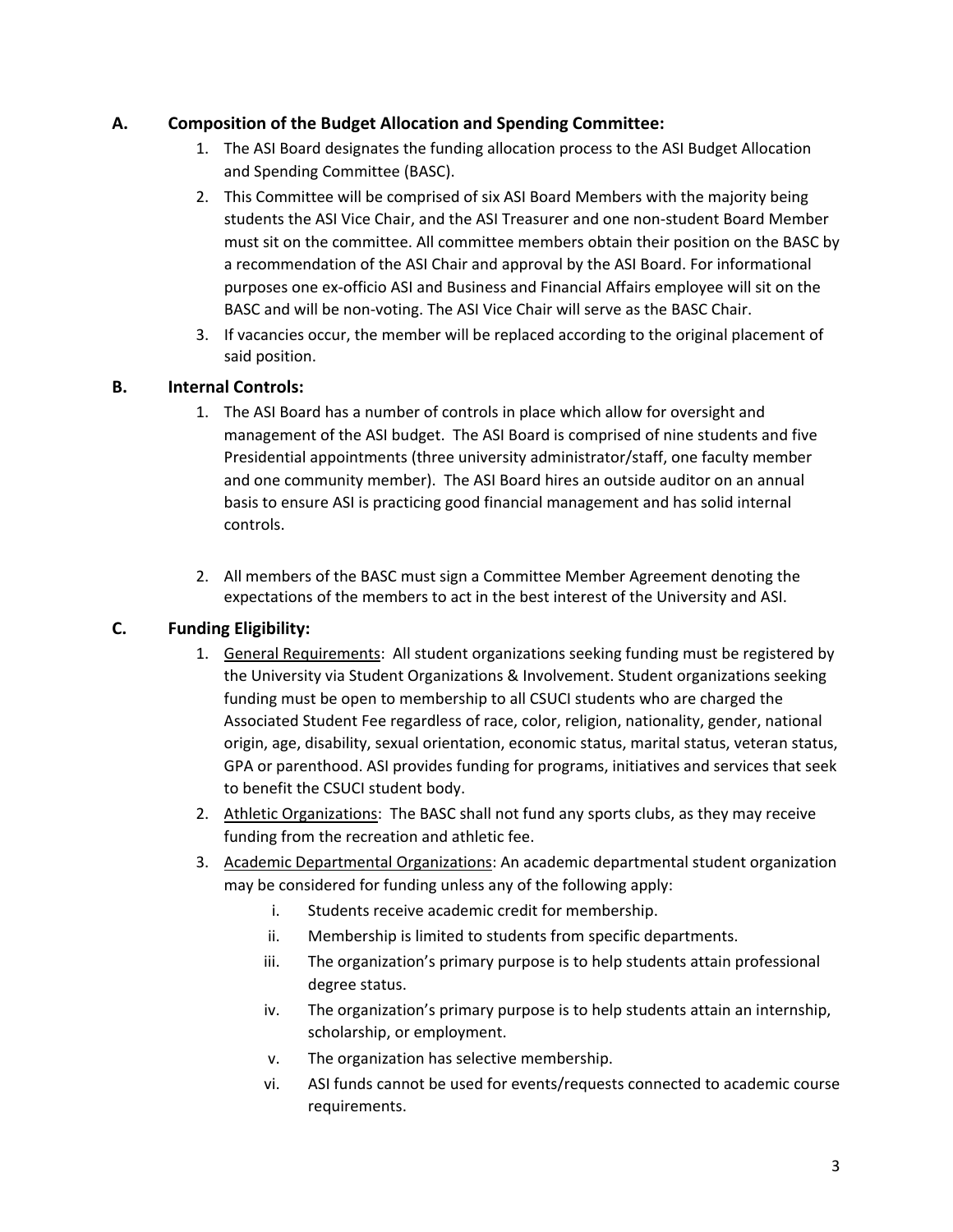- 4. Political Organizations: Requests will not be considered for funding to advance any candidate or ballot issue in an off-campus election, or to finance off-campus lobbying or political activities of non-students.
- 5. Priority Funding: ASI is pleased to provide funding to eligible student organizations. Please note that ASI prioritizes funding to ASI operations, ASI Entities and Student Organizations as these groups derive primary funding from the Associated Student Fee. Campus Partner requests will be considered as funds are available.
- 6. Awards and Honoraria:
	- i. The BASC will fund awards/honoraria for events or activities that are open to the entire student body.
	- ii. The BASC will not fund items that the IRS considers cash or a cash equivalent or those that are considered taxable income.. Cash and cash equivalent includes items such as gift certificates or gift cards, cash, or checks. Items that are valued at more than \$50 are not considered de minimis, and under IRS code are considered taxable income as well.
- 7. Food: Food may NOT be purchased with ASI funds when used as a promotional tool. Food may ONLY be purchased with ASI funds in the following situations:
	- i. It is part of contractual obligations.
	- ii. It is a critical part of the program (the critical factors of programs are assessed by the BASC on an individual basis).
		- a. It is open and advertised to all CSUCI students.
	- iii. It is an important aspect of the co-curricular education of the program/event and enhances the mission of the University.
		- a. It is open and advertised to all CSUCI students.
	- iv. Meetings or retreats scheduled to last four consecutive hours or more and overlaps traditional breakfast/lunch/dinner hour.
	- v. It is open and advertised to all CSUCI students.
- 8. Collaboration:
	- i. Collaboration between ASI entities, student organizations, and/or campus areas is strongly encouraged.
	- ii. All areas involved should be in agreement about how funds will be spent.
	- iii. All areas involved should divide up the costs for the event or program prior to submitting a budget request. Separate budget requests must be submitted for each area's portion of the total costs noting the collaboration information on the request.

#### **D. Ineligible Funding:**

- 1. ASI will not fund events that are not open, advertised, and accessible to the entire student body.
- 2. ASI will not fund any expenditure in violation of the Operating Agreement between the CSU Board of Trustees and Associated Students Inc.
- 3. ASI will not fund partisan political events, campaigns, or ballot issues.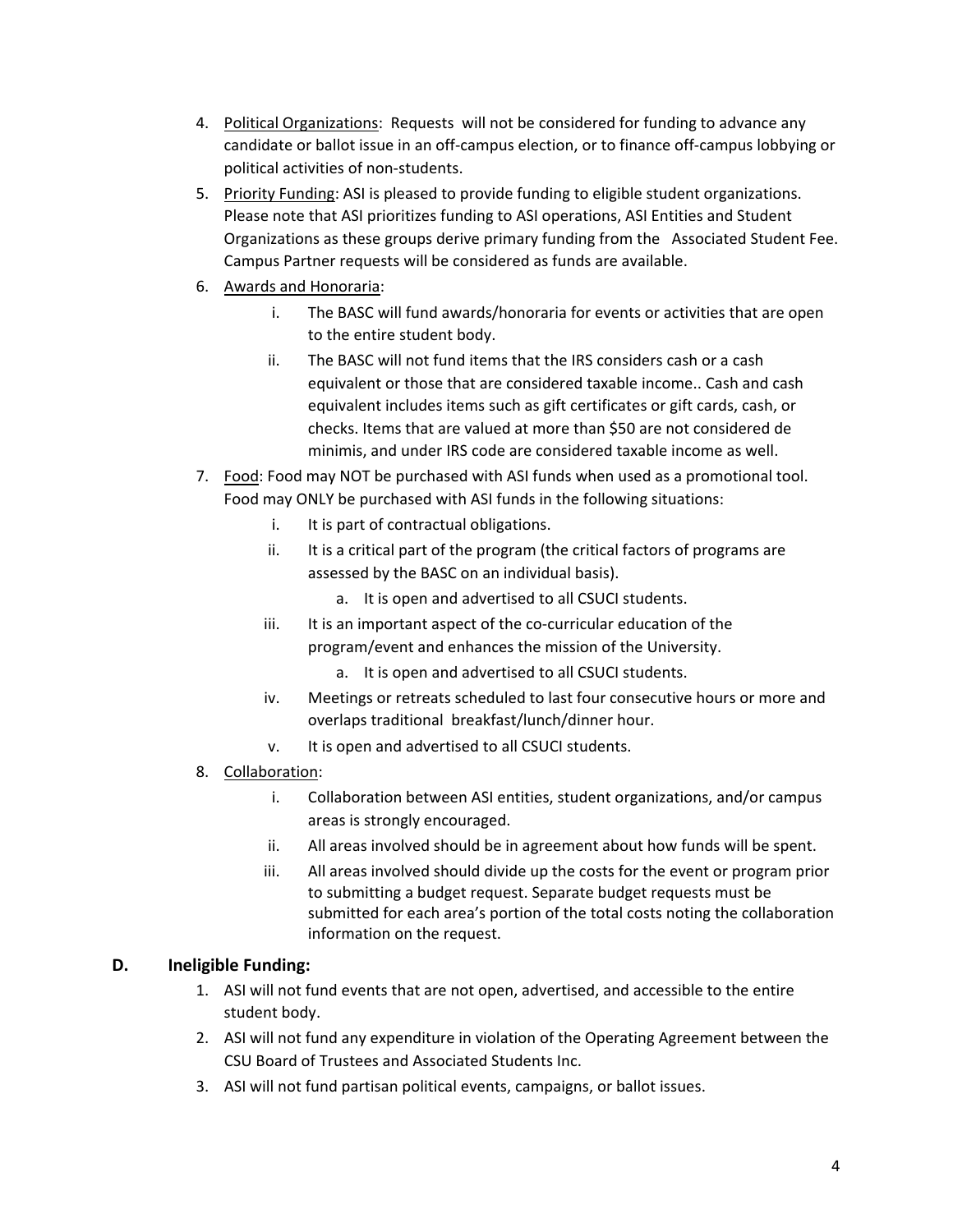- 4. ASI will not fund material that is slanderous, libelous, or discriminatory.
- 5. ASI will not fund the purchase or distribution of illegal substances, alcohol, tobacco products, or weapons.

#### **E. Spending Parameters:**

- 1. Expenditures:
	- i. When making requests to use funds, proper request processes are required. If processes are not used properly, use of funding will be denied.
- 2. Reimbursements:
	- i. Reimbursement will not be provided for expenses that exceed the amount of funding available in the student organization's budget.
	- ii. Individuals seeking reimbursement are responsible for getting approval from budget managers and/or treasurers before incurring expenses.
	- iii. Budget managers and treasurers are responsible for verifying there are sufficient funds to reimburse expenses.

## **F. Funding Timeline:**

- 1. Annual Budgets:
	- i. Campus student organizations and campus partners must request their annual ASI budget during the fall or spring semester as outlined by the call for proposals (for the upcoming fiscal year starting July 1st). At the start of the spring semester, ASI will provide a detailed timeline which includes mandatory meetings, form deadlines, presentation schedules and BASC meetings.
- 2. Special Requests:
	- i. Campus departments or organizations can make special requests during the fiscal year by contacting the ASI Vice Chair/BASC Chair. All requests must adhere to BASC procedure guidelines.

## **G. Annual Report:**

- 1. On the Friday before pre-finals week of the spring semester, each ASI funded organization will be expected to provide the BASC with an annual report via CI Sync noting how their ASI funds were utilized and an assessment of each event/initiative including attendance, learning outcomes, suggestions for future similar events, and how their events/initiatives met the University and their organization mission statements.
- 2. In order to maintain accurate records, ASI has the right to verify all funded organizations' account activity which includes but is not limited to profit and loss statements, price quotes, receipts, check requests and invoices.
- 3. Organizations who fail to meet this expectation will be ineligible for future funding allocations for the upcoming fiscal year.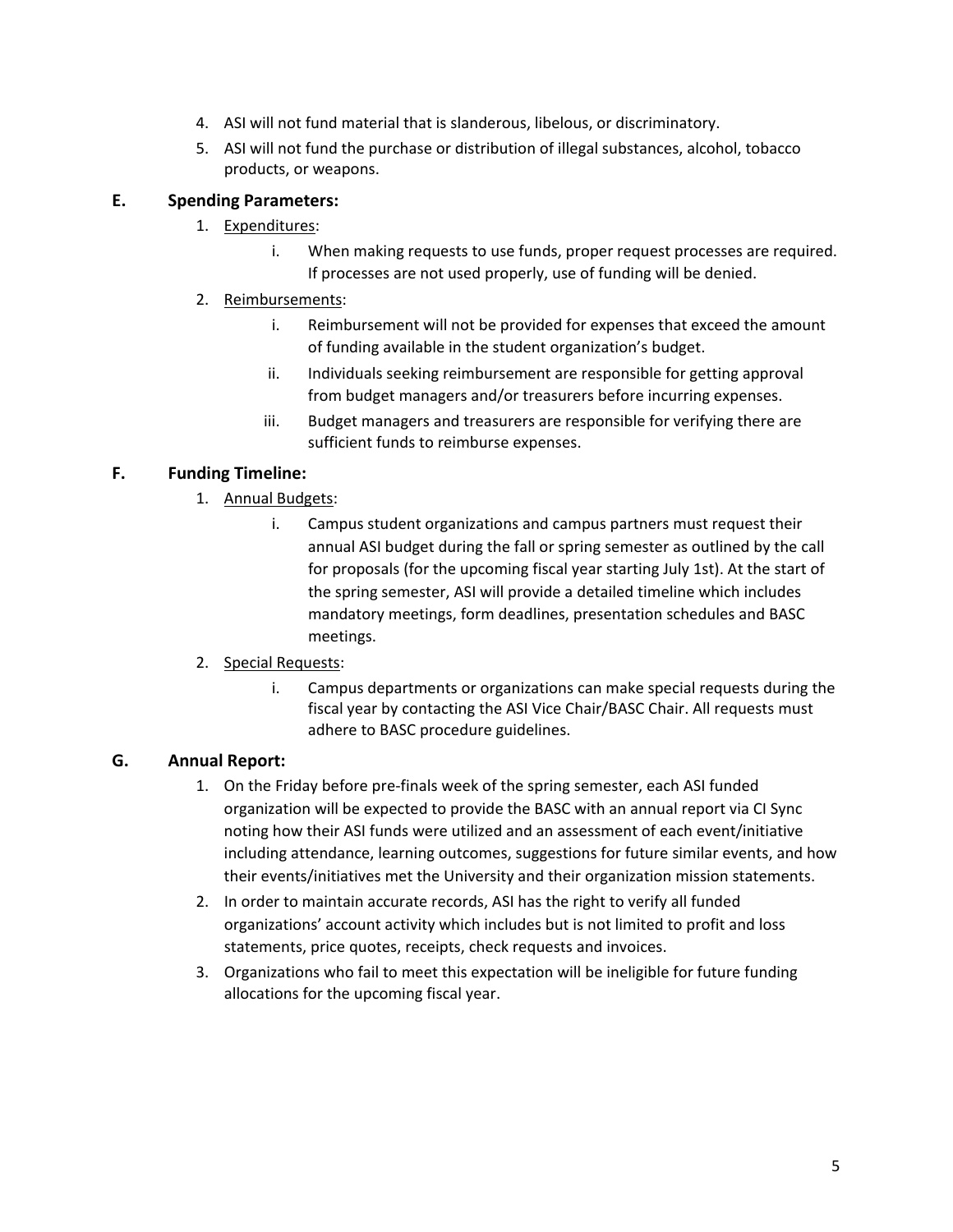## **H. Spending Violation:**

- 1. All funds must be spent in accordance with written policies and procedures of ASI and the University. It is the responsibility of those Individuals given authority to spend to use the proper purchasing methods, submit receipts timely and ensure that funds are not over-expended. Reviews will be done quarterly to ensure that expenses are recorded appropriately and timely.
- 2. A funding violation occurs when an organization uses funds allocated by the BASC for ineligible spending described in Article V. Violations of this procedure shall be determined by the BASC. The BASC Chair will notify the organization if it is determined that a violation of the ASI Budget Allocation and Spending process has occurred. The BASC may place sanctions on current and/or future funds (e.g. freezing current funds, suspending future funds, and/or reimbursement to ASI). An organization may appeal the BASC decision using the appeals process described in Section J.

#### **I. Fiscal Year Allocations:**

1. Funds usually enter the organization's ASI01 account at the beginning of the fiscal year, which begins July 1 and remain in the account until June 30 of the following year; however, student organizations may only access their funds once registered with Student Organizations and Involvement.

#### **J. Allocation Appeals:**

1. Student organizations that are dissatisfied with their budget allocation should file a written appeal within 30 days after receiving notification of their allocation and before the end of the semester. BASC will evaluate the appeal and decide if a different allocation should be made. Furthermore, a second appeal can be filed; it may appeal the BASC's decision to the ASI Board of Directors. The Board may approve the appeal with a 2/3 majority vote. (Note: Appeal process is for Student Organizations only)

#### **K. Year End Balances:**

- 1. ASI funding that is not utilized in the fiscal year will revert back to ASI reserves.
- 2. If an organization goes over their allotted ASI budget, the discrepant funds will be deducted from the organization's other source of funds and/or their allocation for the following fiscal year.

# **ASI Operations and ASI Entities**

## **A. Funding Guidelines:**

- 1. Funding Request: ASI Operations and ASI Entities will request new funds in addition to their base budget. All significant changes to their budget must be requested in the annual budget process.
	- i. Each request will be considered individually. Funds for on-campus programs will be given priority over off-campus programs. The purpose of this provision is to enhance CSUCI student involvement on campus.
	- ii. ASI Operations may request morale funds.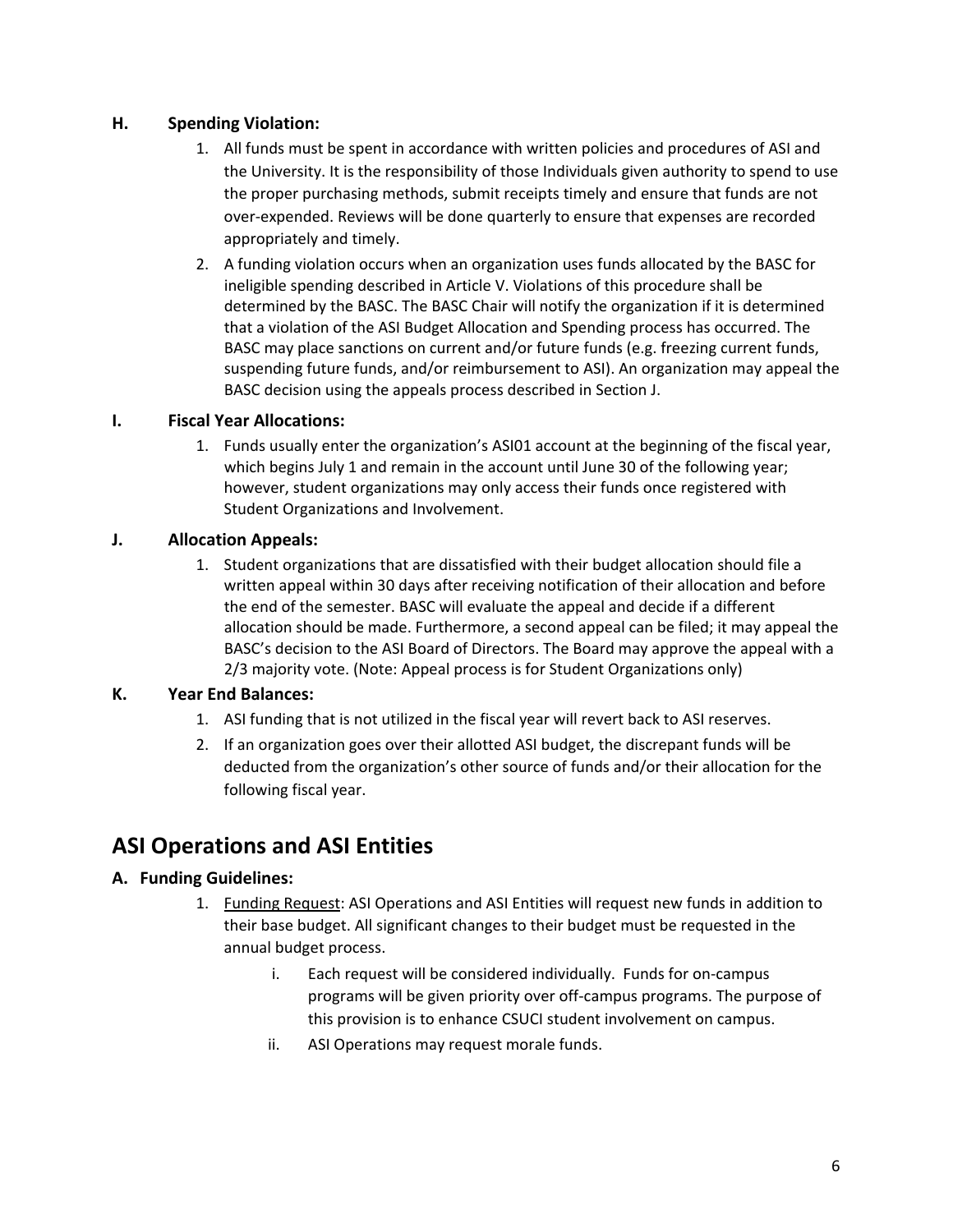# **Student Organizations**

## **A. Funding Guidelines:**

- 1. Funding Requests: No organization shall assume that because the BASC financially supported their activity/event in the past that they are entitled to future financial support.
	- i. Each request will be considered individually. Funds for on-campus programs will be given priority over off-campus programs. The purpose of this provision is to enhance CSUCI student involvement on campus.
	- ii. Student Organizations may request up to \$3,000 for the fiscal year.
- 2. Travel and Registration:
	- i. Per the ASI Risk Management Policy, the BASC will not fund travel nor individual registration for student organizations.
	- ii. ASI may fund group registration on a case-by-case basis.
- 3. Membership in Local, Regional, and National organizations:
	- i. ASI may fund membership in local, regional, or national organizations or associations on a case-by-case basis.
- 4. Equipment:
	- i. ASI will not fund equipment which can be borrowed or obtained through University resources.
	- ii. All equipment or other assets must remain with the student organization. The treasurer is responsible for transferring all equipment to the incoming student organization president whenever there is a change of leadership.
	- iii. Any equipment or other assets must be recorded in the ASI student organization equipment inventory list. The treasurer must provide ASI with proof at the time of transfer. Any items with an original purchase price of \$250 or more must be presented to ASI office for verification at the time of transfer.
	- iv. If a student organization dissolves, all equipment or other assets purchased with ASI fees must be transferred back to ASI.
- 5. Reallocation of Funds:
	- v. Funds allocated for events or programs must be spent on events or programs and may not be reallocated.
	- vi. Funds allocated for non-event related equipment or promotional items may be reallocated toward an event.
	- vii. Reallocated funds must be recorded in the organization's annual budget report.

## **B. Ineligible Funding:**

1. Personal Benefit: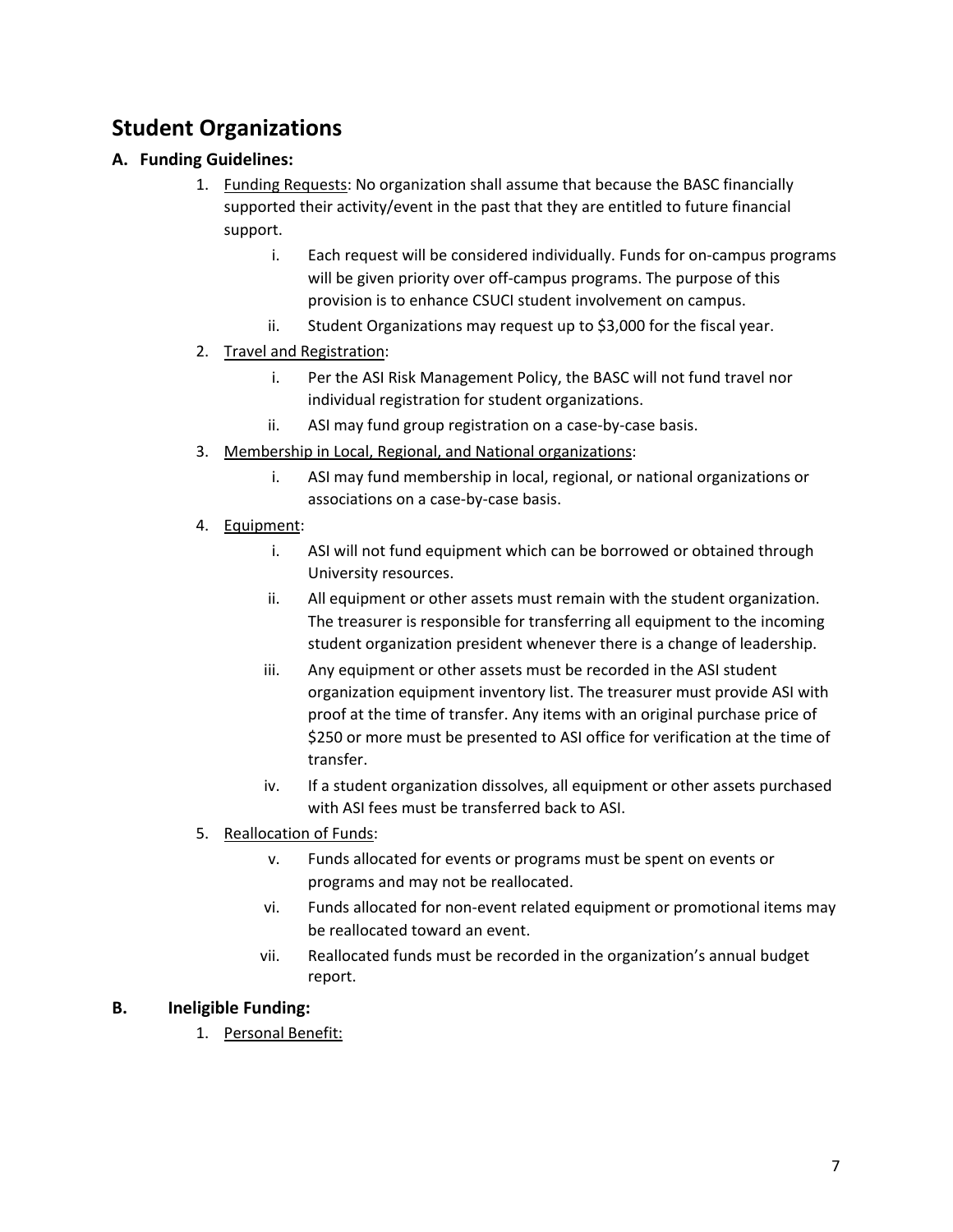- i. Student organization officers, officials, or members may not personally derive any benefit or gain, or receive preferential treatment related to the purchase of equipment, supplies, or services for their student organization. This includes the purchase of graduation regalia.
- 2. Prizes:
	- i. Prizes will not be funded through ASI. Money for prizes must be fundraised.

## **C. New Student Organization Funding:**

- 1. New student organizations, those that were not in existence during the prior year's budget process, may request up to \$250 from ASI Administrative Support Coordinator without the approval of BASC. The student organization must be registered in order to obtain funds and must provide a budget for how the \$250 will be spent. The ASI Executive Director will approve funding these requests if funds are available.
- 2. New student organizations may also request an additional \$750 if all the terms above are satisfied.
	- i. The club must develop and present a budget request to BASC for consideration.
	- ii. The BASC may approve the request for additional funding if the request falls within these procedures and if there are available funds in the ASI budget to cover the requested amount.

#### **D. Fundraising:**

- 1. Student organizations are encouraged to fundraise to support their fiscal budget as well as purchase items ASI cannot fund.
	- i. Student organizations that engage in fundraising must follow CSUCI and ASI policies and procedures and must hold their funds in an ASI02 Fundraising Account.

# **Campus Requests**

## **A. Funding Guidelines:**

- 1. Funding Requests: No department or organization shall assume that because the BASC financially supported their request in the past that they are entitled to future financial support.
	- i. Each request will be considered individually. Funds for on-campus programs will be given priority over off-campus programs. The purpose of this provision is to enhance CSUCI student involvement on campus.